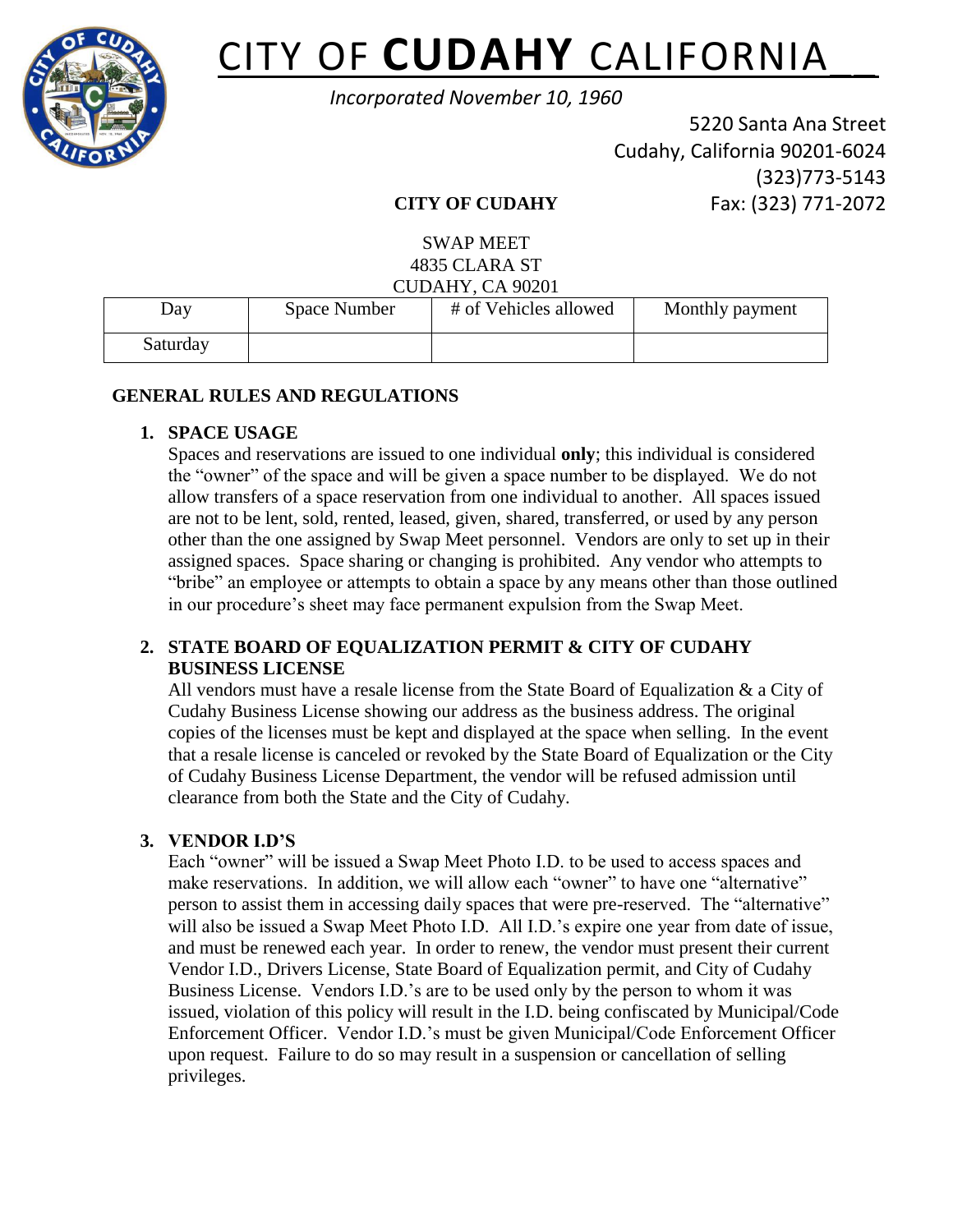## **4. VENDOR I.D.'S RESTRICTIONS**

The maximum number of I.D.'s (owner or alternative) any person may have is one. A person cannot be an "owner" and also an "alternative" for someone else, nor can someone be an alternative for two different owners. Once a person is issued an I.D. as an owner or an alternative, they may only operate on spaces that are reserved under their I.D. Owners or alternates found operating on spaces that are not reserved to them, may face cancellation of all selling privileges.

## **5. AUTHORIZED USERS**

Either the owner or the alternative should be present on the space at all times throughout the day. In the event that either the owner or the alternative needs to leave the premises, we ask that they notify the office. Vendors who have minors with them when they sell must ensure that the minors stay within the confines of the space and are not left unattended to roam about the swap meet.

#### **6. BUSINESS PRACTICE**

All vendors are expected to engage in customary business practices in the sale of all merchandise, including but not limited to, exchanging items or providing refunds in the event of the sale of goods which are defective or damaged. Each vendor should clearly post a sign outlining their own refund and exchange policy. Upon request, all vendors are required to issue a receipt for items sold.

## **7. OPERATING HOURS**

All vendors are to be set up and open for business throughout the day. All reserve vendors must enter between the hours of 4:30am and 7:00am. Reserved vendors who do not enter by 6:30am, will forfeit their space for the day with no refund. Vendors may not leave the premises with their vehicle until such time as management deems it safe to drive through the swap meet.

#### **8. VEHICLES**

Only one vehicle for each space issued may enter the swap meet, and all merchandise must be inside the vehicle being driven. The driver of the vehicle must possess a valid diver's license. The maximum speed limit inside the swap meet is 5 mph and pedestrians will always have the right of way. Vendors must exercise extreme caution when driving inside the swap meet as there may be many pedestrians present. Absolutely no vehicle will be allowed on the grass are, no exceptions.

## **9. AUTOMOBILE INSURANCE**

All vendors are required to carry automobile insurance for each and every vehicle being driven on swap meet property. Vendors found operating on swap meet property without the required insurance coverage, will be subject to suspension and/or expulsion from the swap meet.

#### **10. STAND SET UP**

All tarps, displays, merchandise, containers, packaging, and sales must stay within the painted boundary lines of the space. All tarps and displays must be secured to prevent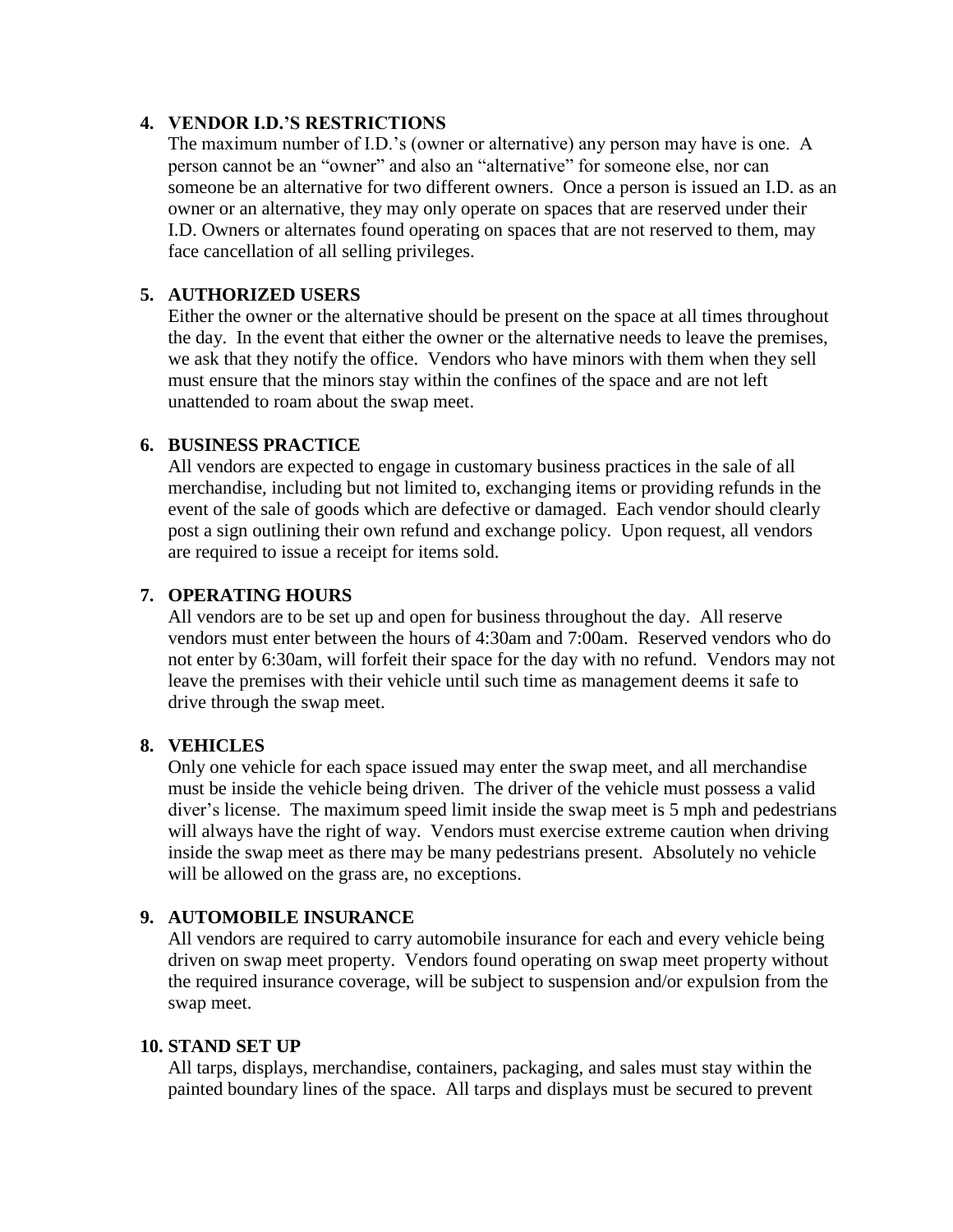lifting during high winds. All canopy poles or tables legs coming into contact with the ground must have protective caps of at least 2 inches in diameter to prevent the post from damaging the asphalt.

## **11. SPACE CLEANLINESS**

All vendors are required to keep their selling area clean and free of debris at all times. At the end of each day the space must be left clean by the vendor and all trash and debris is to be taken with them. Vendors who leave their space dirty will be assessed a \$30.00 clean up charge for the first violation. Subsequent violations may result in the revocation of all selling privileges.

## **12. ELECTRICITY**

The swap meet is not responsible for electricity to any space. Vendors using electricity are prohibited from running an electrical extension cord across any aisle or walkway. The use of any type of "alternative" power must be pre-approved by management.

## **13. REFUNDS**

Reimbursements for reserved spaces will be credited only if it rains more than once a month.

# **14. RESERVATION PAYMENTS**

Monthly reservation payments may be made only at City Hall 5220 Santa Ana St.

## **15. RESTRICTED ITEMS**

The following items are prohibited from being sold by or in the possession of vendors:

- *a) Any and all medicinal type items such as vitamins and herbs etc.*
- *b) Edible items other than those who possesses proper permits through the health department and the City of Cudahy.*
- *c) Alcoholic beverages.*
- *d) Motorized vehicles, motorcycles, mopeds, scooters offered for sale.*
- *e) Aerosol paints.*
- *f) Counterfeit items such as DVD's, CD's, purses, clothing, etc.*
- *g) Items which constitute patent, trademark, or copyright infringement.*
- *h) Weapons, firearms, ammunition, flammable items.*
- *i) Drug paraphernalia or items displaying or advertising drugs.*
- *j) Pornography or items depicting full or partial nudity.*
- *k) Items that promote or display vulgar language.*
- *l) Fireworks or explosives*
- *m) Any type of food samples.*
- *n) Grab bags, games of chance, fortune telling, handwriting analysis, lotteries, raffles, or drawings.*
- *o) Live animals or pets.*
- *p) Cigarettes, cigars, or tobacco products.*
- *q) Used automobile tires.*
- *r) Pre-recorded media (CD's Videos, DVD's, etc)*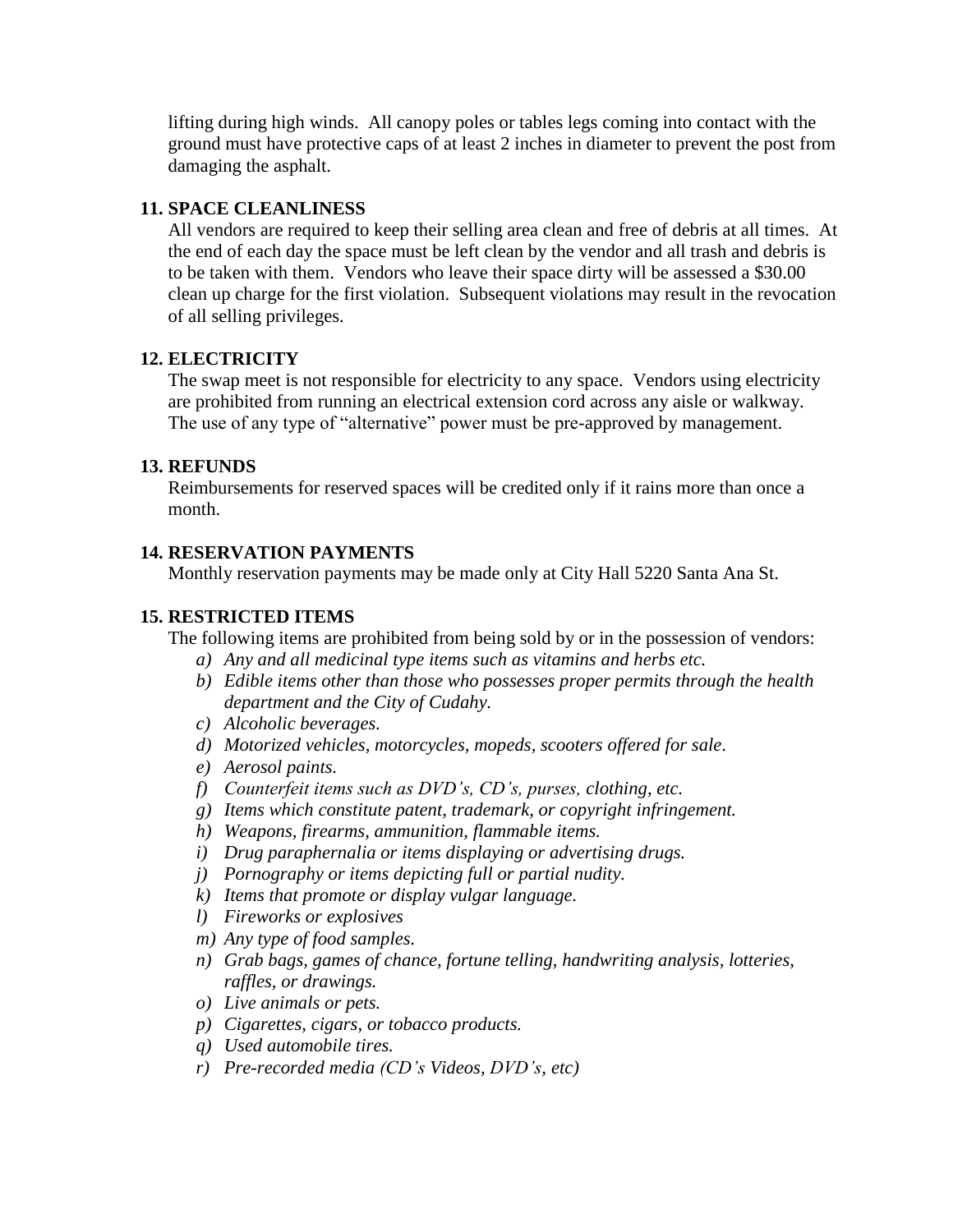#### **16. SPACE LIMITS**

Each vendor is allowed a maximum of two (2) spaces.

#### **17. MUSIC/ NOISE**

All music and noise generating from a space must be kept at a low enough volume so as not to disturb the neighboring vendors. The use of yelling, screaming, bullhorns, or P.A. systems to attract customers is prohibited.

## **18. FLYERS/HANDBILLS**

Distribution of these items is prohibited throughout the City of Cudahy, unless the vendor possesses a flyer/handbill permit from the City of Cudahy.

#### **19. INSPECTIONS**

All items, vehicles, merchandise, and persons, are subject to search and inspection by Municipal/ Code Enforcement Officer for any type of illegal or unauthorized items. Vendors failing to adhere to an inspection request may face immediate eviction from the premises. NO REFUND.

#### **20. RESERVATION FEES**

All monthly reservation fees are due and payable by the first of each month. Reservations may only be renewed by persons with an "owner" I.D. badge. If the reservation has expired, the vendor will not be allowed to use the space until it is paid for. Reservations that have not been paid by the seventh of each month will be cancelled.

#### **21. LIABILTY**

Upon purchase of a space or reservation, the vendor assumes all liability resulting from any incident evolving from, or caused by them, their employees, their merchandise or displays, their vehicle, or any other item within their control or possession. The vendor further agrees that they must fully indemnify the City of Cudahy Swap Meet and the City of Cudahy from any claim resulting from any such incident. Therefore it is required that all vendors driving onto the swap meet property must have a valid automobile insurance as required by law and we recommend that each vendor obtain a general liability insurance policy for protection against such claims.

#### **22. CITATIONS**

Municipal/ Code Enforcement Officer may issue a swap meet citation to any vendor in violation of any of the swap meet rules and regulations. Depending upon the severity or the frequency of the violation, the vendor may be assessed a monetary fine (\$50.00) or a suspension or both. In severe cases a vendor may face permanent expulsion.

#### **23. SELLING PRIVILEGES**

The City of Cudahy Swap Meet reserves the right to refuse service to anyone. Vendors may face space and reservation cancellation, a monetary fine, suspension, or permanent expulsion from the swap meet for one or more of the following reasons:

*a) Violation of the operating rules and regulations.*